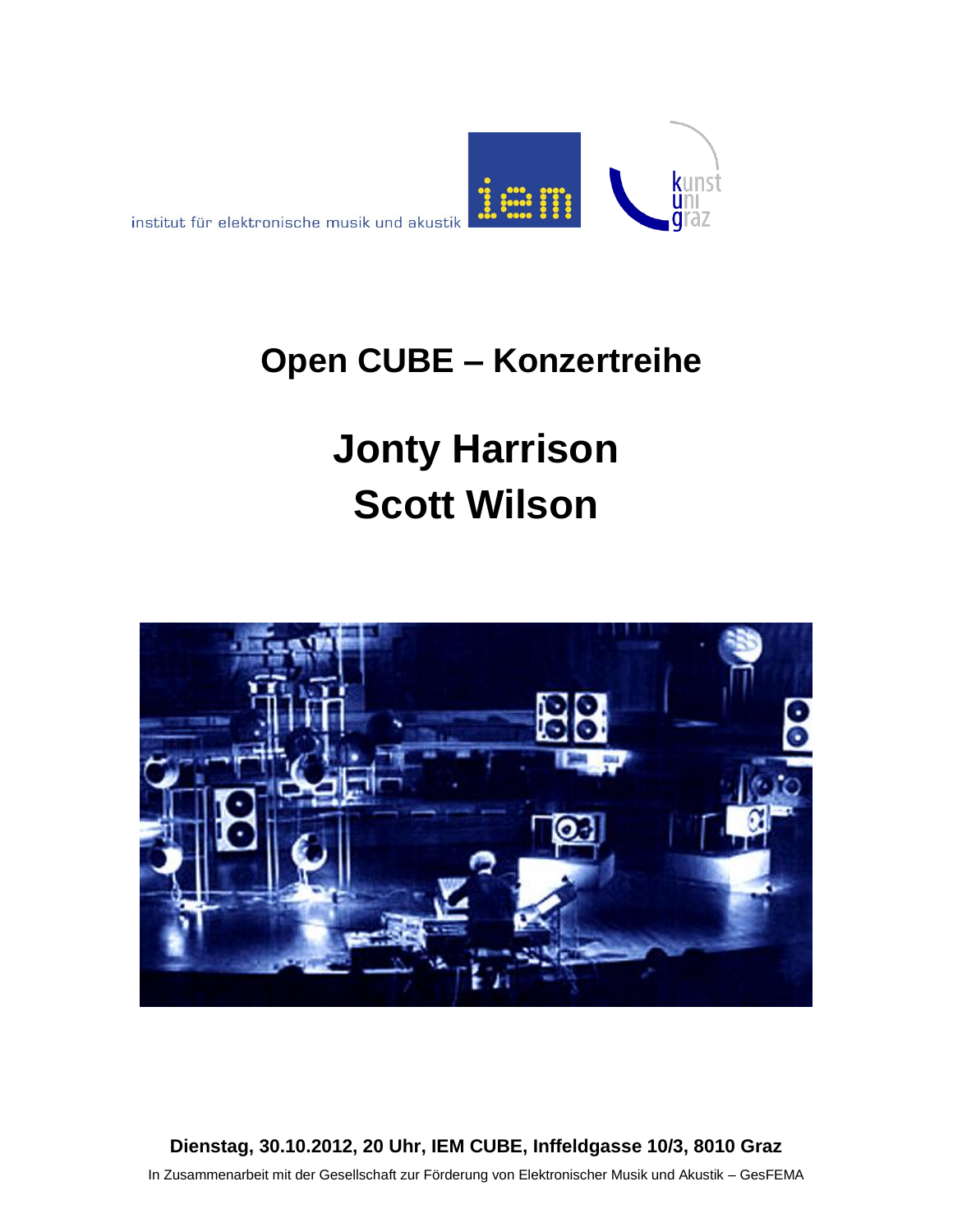#### **Programme**

 **Unsound Objects** 1995 Jonty Harrison

 **Internal Combustion** 2005-06 Jonty Harrison

#### *BEASTory*

2010 Jonty Harrison

 **Gotlandic Miscellanea** 2008 Scott Wilson

#### **Böse**

2010

Scott Wilson

#### **A Graveyard of Unwanted Sound**

2000 Scott Wilson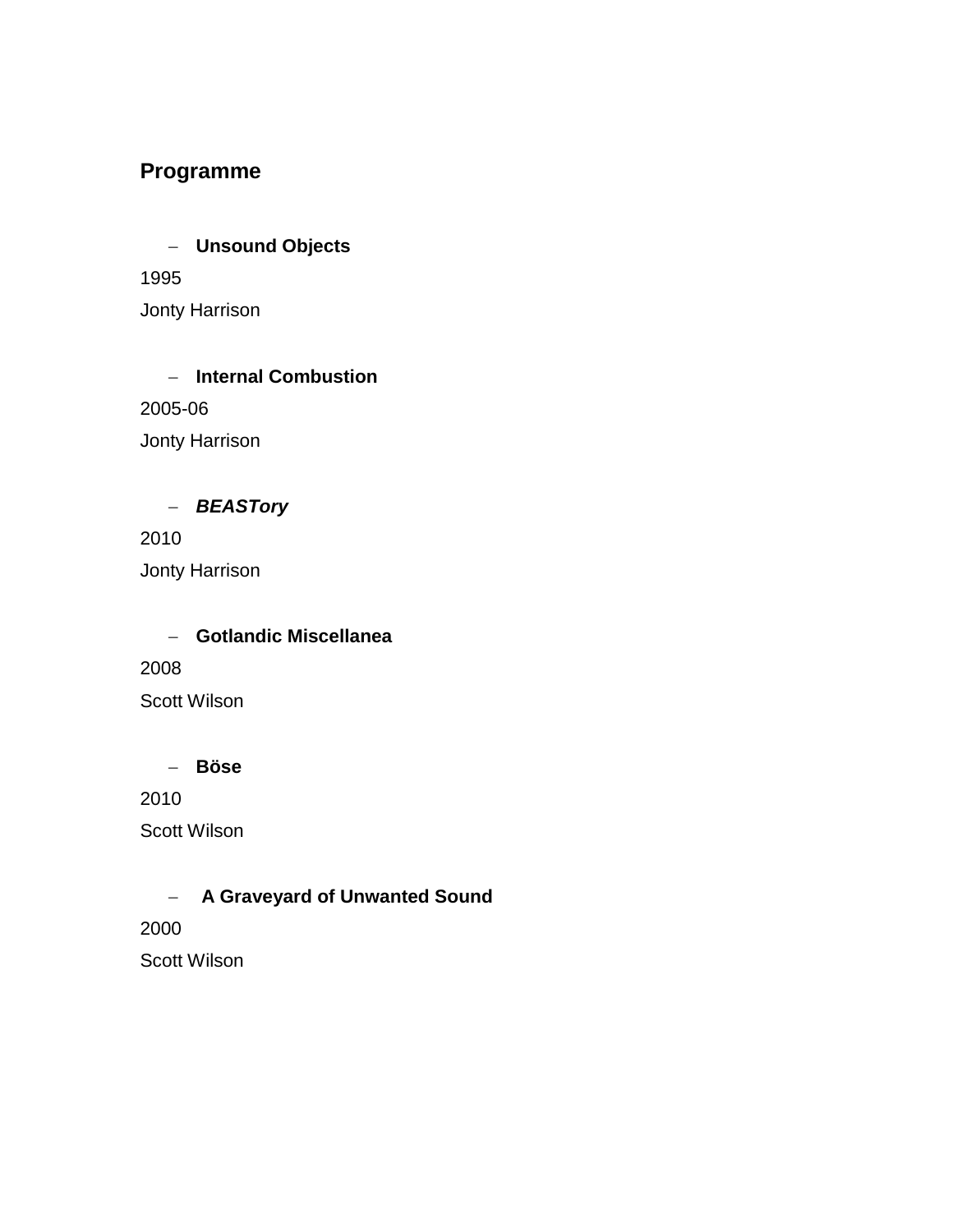#### **Jonty Harrison**

Jonty Harrison (born 1952) studied at the University of York (DPhil in Composition, 1980). Between 1976 and 1980 he worked at the National Theatre and City University, London. In 1980 he joined the Music Department of the University of Birmingham, where he is Professor of Composition and Electroacoustic Music and Director of the Electroacoustic Music Studios and BEAST. He has won several international prizes (Bourges, Ars Electronica, Musica Nova) and been commissioned by leading organisations and performers. His music appears on three solo albums (empreintes DIGITALes, Montréal) and on several compilations (NMC, Mnémosyne Musique Média, CDCM/Centaur, Asphodel, Clarinet Classics, Edition RZ and EMF). [http://www.electrocd.com/en/bio/harrison\\_jo/](http://www.electrocd.com/en/bio/harrison_jo/)

#### **Scott Wilson**

Born Vancouver, Canada; lived Middletown, Connecticut, Karlsruhe, Toronto, brief stints elsewhere. Studies (one form or another) with Barry Truax, Christos Hatzis, Gary Kulesha, Ron Kuivila, Wolfgang Rihm, David Gordon Duke, Owen Underhill, and others. Works for orchestra, electroacoustics, chamber, installations, multimedia, interactive, inter-inactive, usw. Performances in Canada, the U.S., Germany, the U.K., Ireland, France, Belgium, the Netherlands, Japan, New Zealand, Switzerland, including Huddersfield Festival, Trash Festival, Esprit Orchestra's Next Wave Festival, Open Ears, Canada's National Arts Centre, and other august settings. Recent projects with Darragh Morgan, rarescale, Xenia Pestova. Recordings with 326music and Continuum Contemporary Music. Lives now in Birmingham, UK (teaching at the University, working with BEAST) where life, generally speaking, is good.